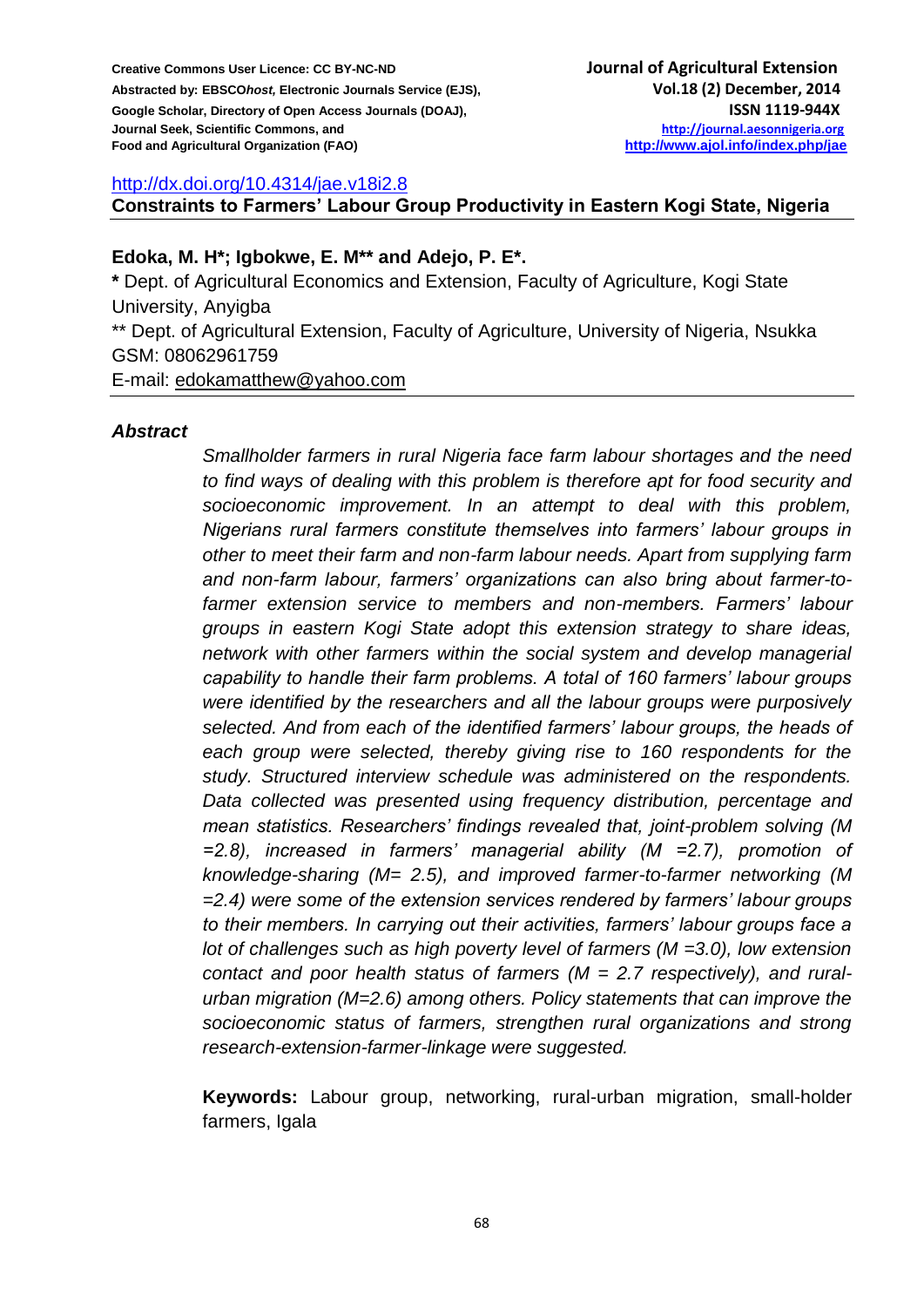#### **Introduction**

The bulk of the food consumed in most cities in Nigeria come from rural farmers who employ indigenous techniques and family labour for most of their farm operations. The adoption of family labour does not really bring about the much needed economies of scale in food production. Before the advent of civilization, the extended family system played significant roles in the lives of the people. Members of the extended family lived and worked together and reinforced each other against the difficulties they had to contend with, especially farm tasks. Rural people are mostly smallholder farmers whose farmlands are small and scattered. Smallholders make a contribution not only to agricultural productivity but also to overall economic growth, by providing labour, capital, food, foreign exchange, and a consumer good market (Biggs and Biggs, 2001).

Agriculture cannot play this dynamic and wealth-creating role (food production) without an enabling policy environment, adequate institutions, and sufficient, well-targeted public and private investment. The experience of recent decades has been disappointing in this regard in a number of countries, particularly the least developed countries (LDCs), where investment has declined, rural poverty remains widespread and a very large share of the labour force is engaged in low-return agricultural work. The effects are being felt today with a large number of poorly educated rural youth with few skills and poor job prospects and a smallholder agriculture sector that cannot thrive due to lack of steady farm labour and support in terms of policy, infrastructure, inputs and investment. Clearly, to be successful, development of the rural sector must be part of a much larger process of social, economic and political development (ILO, 2005).

In consequence, the towns began to attract young men in their large numbers since it was in the cities that better social services and jobs were to be found. This drift of the rural population to the cities had begun with the resultant decline in rural farm labour force. Worthy of note too is the fact that, the Nigerian rural setting that provides the bulk of the food needs was neglected during the colonial era and has still not yet witnessed any major transformation in the post independence era (Raphael, 2002). The implication therefore is that, farming activities are therefore left to the aged people who are not energetic enough to take food production to the level needed. Studies have shown that available labour force in Nigerian rural areas comprise mostly of old people to the exclusion of young men and women between the active working age, thus having a negative impact on agricultural productivity (wikipedia.org/wiki/Labour). To meet their farm labour needs smallholder farmers constitute themselves into farm labour groups, thereby engaging in rotational farming among members. Saliu and Ojandage (2008) reported that, when farmers form themselves into group, it creates a sense of belonging, evolution of spontaneous reaction, group protection and pressure to conform; influences decisionmaking, discipline and cohesiveness among members.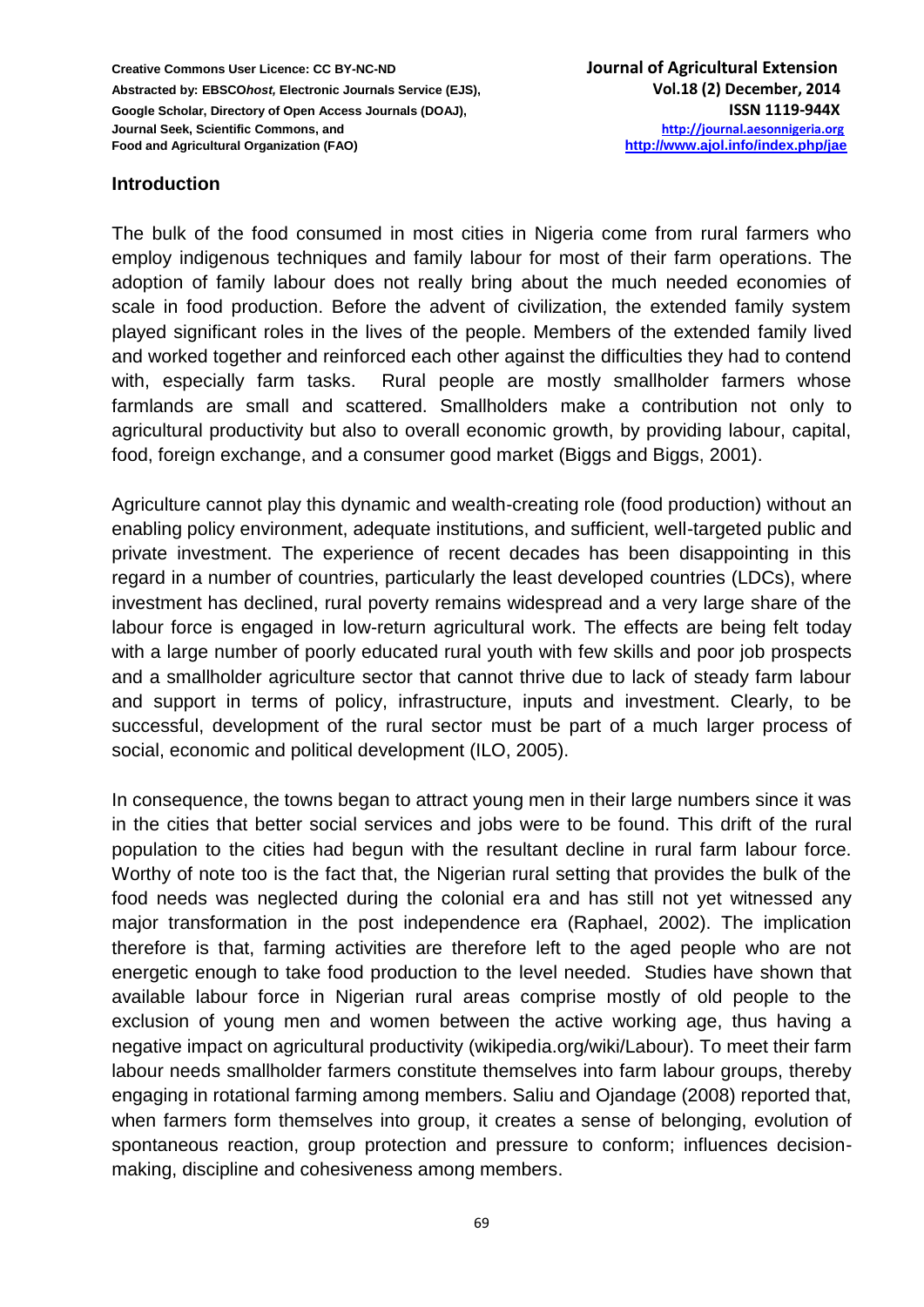It is in view of the dearth of farm labour due to the exodus of young learned and energetic men to the urban centres that led to the initiation and formation of labour groups and/organizations by smallholder farmers in Nigeria's rural sector. A group like farmers' labour group is an assemblage of two or more human beings with common identity who are bound together in a formal relationship, and whose members interact together to satisfy complementary needs (Francis. *et al,* 2000). According to Odebode and Arimi (2008), the importance of farmers' labour groups or organizations in agricultural development of a nation cannot be overemphasized when considering the roles they play in agricultural production.

According to Aldrich and Marsden in Giddens (2010), people frequently band together to pursue activities that they could otherwise not readily accomplish by themselves as individuals. Rural farmers' labour groups are examples of farmers' organizations found in rural areas to provide mainly farm labour to members. The International Fund for Agricultural Development (IFAD, 2004) asserts that, 'group formation both fosters participation and enables the poor themselves to own their own development efforts', which improves targeting, sustainability, rural economic growth and revitalization.

With the failure of the Training and Visit (T & V) extension approach (Nagel, 1997; Adedzwa, 2006) priority has been shifted to encouraging increased community and farmer participation in identifying common problems and solutions in an equal partnership with other stakeholders in agriculture such as researchers and extension workers. Many donor agencies and analysts called for a new extension paradigm that focuses on decentralization, demand-driven and increased farmer participation, hence the need to form farmers' labour groups to ensure adequate networking, knowledge-sharing and jointproblem solving. In this context, the extension worker will only serve as a facilitator by guiding and encouraging farmers in group to take joint initiatives (such as development of local innovations, exploitation of emerging opportunities, negotiation with authorities and many other processes) (Katz, 2002). Looking at the above scenario, the following research questions are therefore asked: What inform the formation of farmers' labour group? What potential do these labour groups have for farmer-to-farmer extension? And what productivity constraints do these farmers group faced?

It is in view of the aforementioned research questions that this study was designed to ascertain the constraining factors to farmers' labour group productivity in eastern Kogi State, Nigeria. Specifically, the study was designed to: identify the socio-economic variables of the farmers; ascertain perceived farmer-to-farmer extension potentials of farmers' labour group and, identify constraints to farmers' labour group formation and productivity.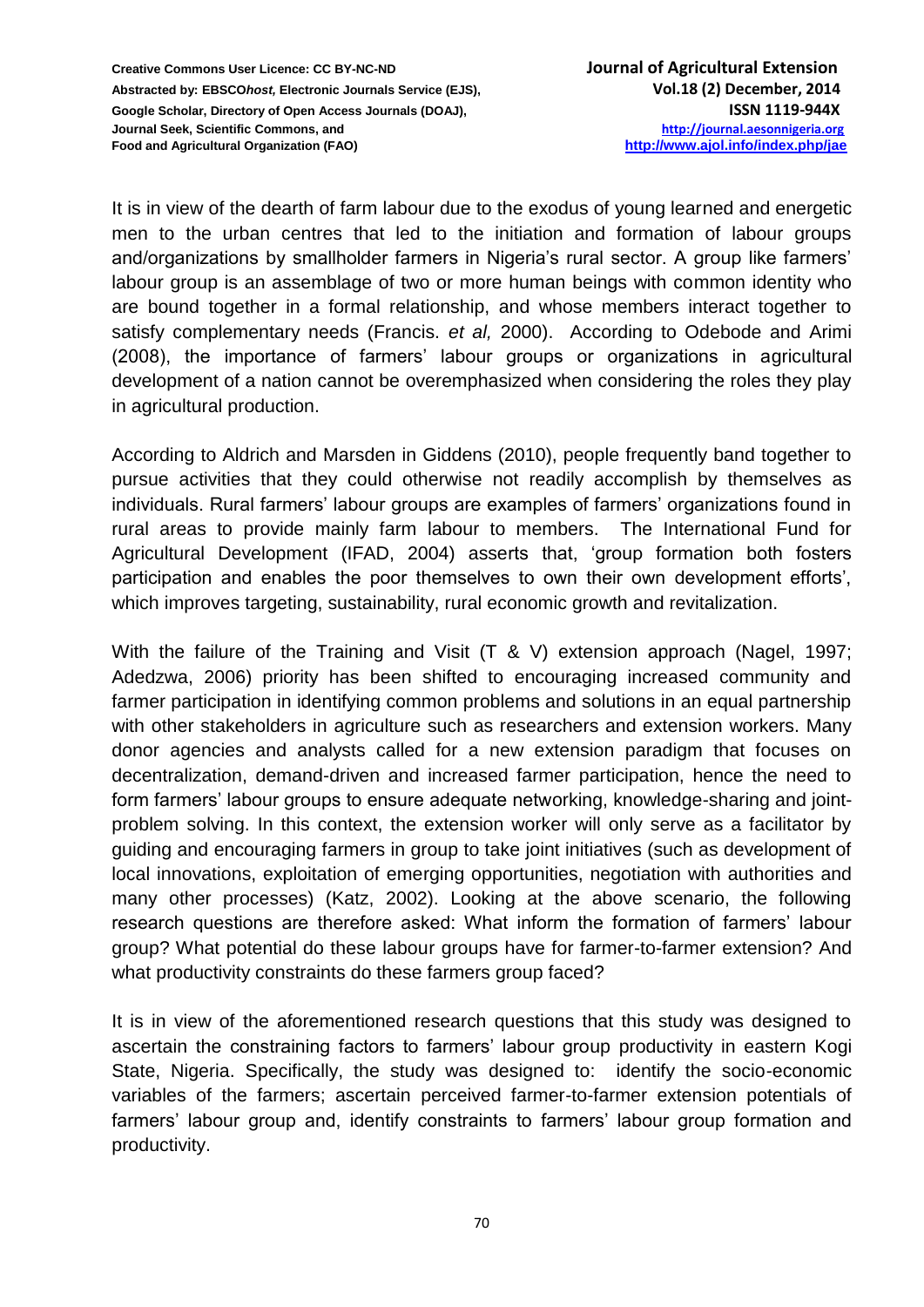# **Methodology**

The study was carried out in the eastern senatorial district of Kogi state which consists of 9 local government areas (LGAs) and two agricultural zones namely: Anyigba and Alloma agricultural zones. The area is located between Latitudes  $6^{\circ}$  30' and  $8^{\circ}$  N and Longitudes  $6^{\overline{0}}$  30' and  $7^{\overline{0}}$  40' E and covers a land area of about 13,665Km sq. According to 2006 National Census, the area has a population of about 1.9 million. The major language of the people is Igala but Bassa language is spoken as a minor language. The area is bounded to the north by Benue and Nassarawa states, Anambra state to the south, Enugu state to the east and River Niger to the west. The Igala ethnic group of Kogi state is found within the savannah belt having two distinct seasons: the wet season which begins in April and terminates in October, and the dry season which commences from November to March. Food crops such as yam, cassava, maize, beans, millet, etc. and cash crops such as oil palm, cashew, citrus, sugar cane etc. are grown for local consumption and export.

For purposes of data collection, all the LGAs were purposively used for the study. A total of 160 farmers' labour groups were identified by the researchers and were purposively selected. And from each of the identified farmers' labour groups, the heads of each group were purposively selected, thereby giving rise to 160 respondents for the study. Data generated was analyzed using descriptive statistics (frequency distributions, percentages and mean scores). Objective one (socioeconomic variables of respondents) was presented using frequency distribution and percentages, objective two (perceived farmerto-farmer extension potentials) was achieved using mean scores from a 3-point Likert type scale rating: to a great extent-3; to a little extent= 2, and to no extent= 1. The attached values were summed up to have 6, and then divided by 3 to have a mean score of 2.0. Mean score equal to or higher than 2.0 implied "to a great extent", while mean score less than 2.0 was considered as "to no extent". While objective three (constraints to farmers' labour group formation and productivity) were identified using a 3-point Likerttype scale of very serious=3; serious=2, and not serious=1. The values were added together to have a total sum of 6, and the sum was divided by 3 to have a mean score of 2.0. Mean score greater or equal to 2.0 was considered as serious constraints and vice versa.

## **Results and Discussion**

## **Socio-economic variables of respondents**

The socio-economic characteristics of the respondents were presented in Table 1. According to the table majority (75.00%) of the farmers were males with a mean age of about 51 years. Majority (45.63%) of these farmers had primary education, though 30.00% had secondary education and only 3.13% of the farmers had tertiary education. The findings revealed that, 78.76% of the respondents are literate, and high or fairly literate farmers may be favourably disposed to accept and adopt farm technologies than the illiterate ones. Adejo, *et al* (2012) reported that the more educated a farmer is the more he/she becomes more civilized and informed about scientific agricultural practices. The table further revealed that most (55.00%) of the farmers had a household size of between 1- 5 persons with a mean farm size of about 3 hectares and mean farming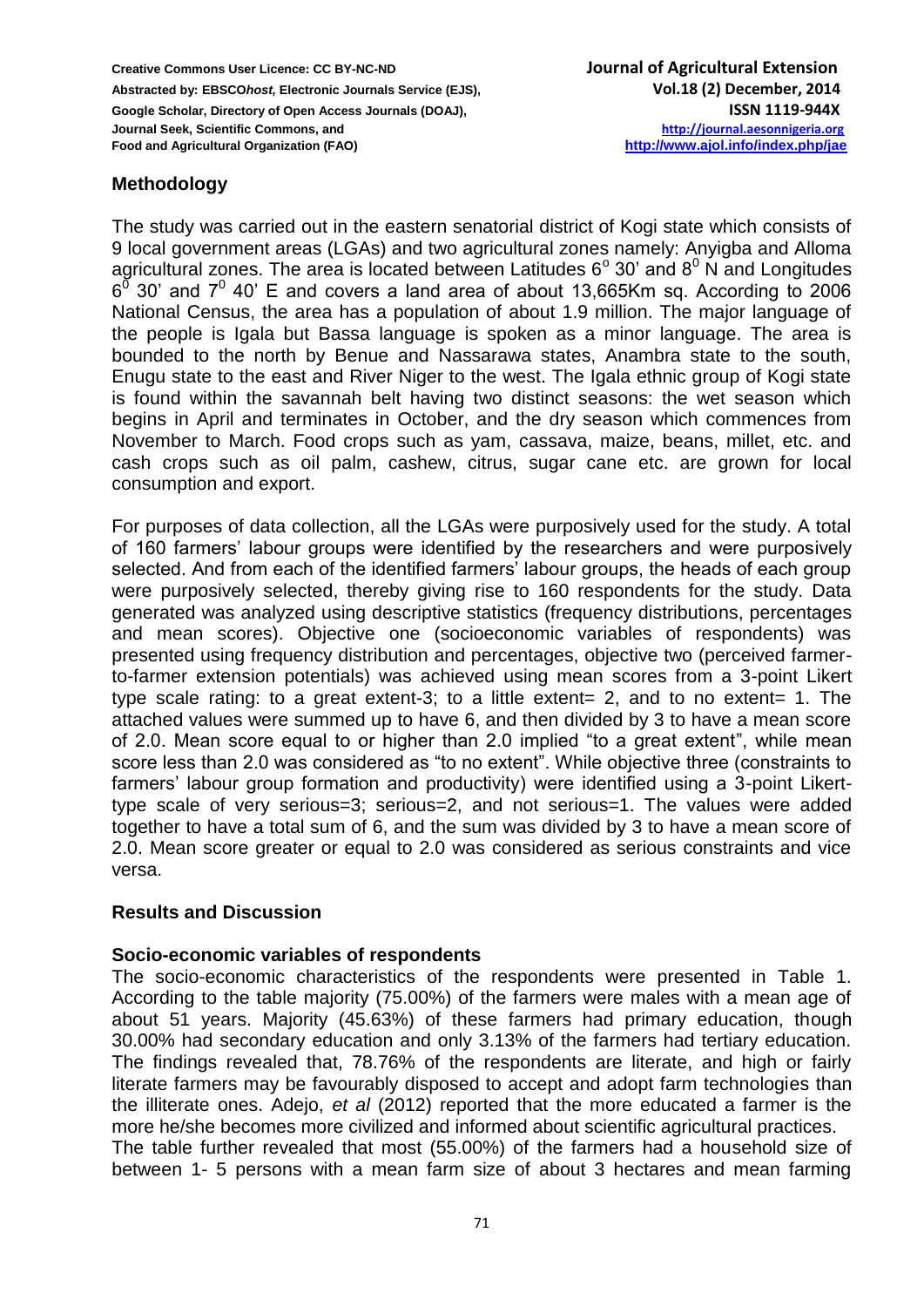experience of about 37 years. This implies that, few labour hands were available despite the long experience in farm business, hence extra labour force will be therefore needed to take food production to next frontiers. This could probably be the major reason for the formation of farm labour groups among smallholder farmers in the study area.

| <b>Characteristic</b>             | $%$ (n=160) | Mean  |
|-----------------------------------|-------------|-------|
| <b>Sex</b>                        |             |       |
| Male                              | 75.00       |       |
| Female                            | 25.00       |       |
| Age (Years)                       |             |       |
| 20-29                             | 3.13        | 50.81 |
| 30-39                             | 11.25       |       |
| 40-49                             | 18.75       |       |
| 50-59                             | 41.87       |       |
| 60 years and above                | 25.00       |       |
| <b>Educational level</b>          |             |       |
| No formal education               | 21.25       |       |
| Primary education                 | 45.63       |       |
| Secondary education               | 30.00       |       |
| <b>Tertiary education</b>         | 3.13        |       |
| Household size                    |             |       |
| $1 - 5$                           | 55.00       | 5     |
| $6 - 10$                          | 36.25       |       |
| 10 and above                      | 08.75       |       |
| <b>Farm size (Hectares)</b>       |             |       |
| $1 - 3$                           | 68.75       | 3     |
| $4 - 7$                           | 23.75       |       |
| $8 - 10$                          | 05.00       |       |
| 10 and above                      | 02.50       |       |
| <b>Farming experience (years)</b> |             |       |
| $1 - 10$                          | 00.00       | 36.87 |
| $11 - 20$                         | 01.25       |       |
| $21 - 30$                         | 09.39       |       |
| $31 - 40$                         | 32.50       |       |
| 40 years and above                | 56.88       |       |

#### **Table 1: Socioeconomic variables of the respondents**

**Source:** Field Survey, 2013

## **Farmer-to-farmer extension potentials of farmers' labour groups**

Data presented in Table 2 shows the extension potentials of farmers' labour groups in the study area. Majority (M=2.8) perceived problem-solving potentials as a major skill learnt in farmers labour groups. Other skills perceived to have been developed were increased farmers' managerial capability (M=2.7), promotion of knowledge-sharing (M=2.5), improved farmer-to-farmer networking and encouragement of equal partnership between farmers, extension and researchers (M=2.4 respectively). In the words of Agbarevo and Obinne (2010), farmers' group/association or farmer-based extension model is farmerdriven extension delivery, in that local farmers group themselves serve as vehicle for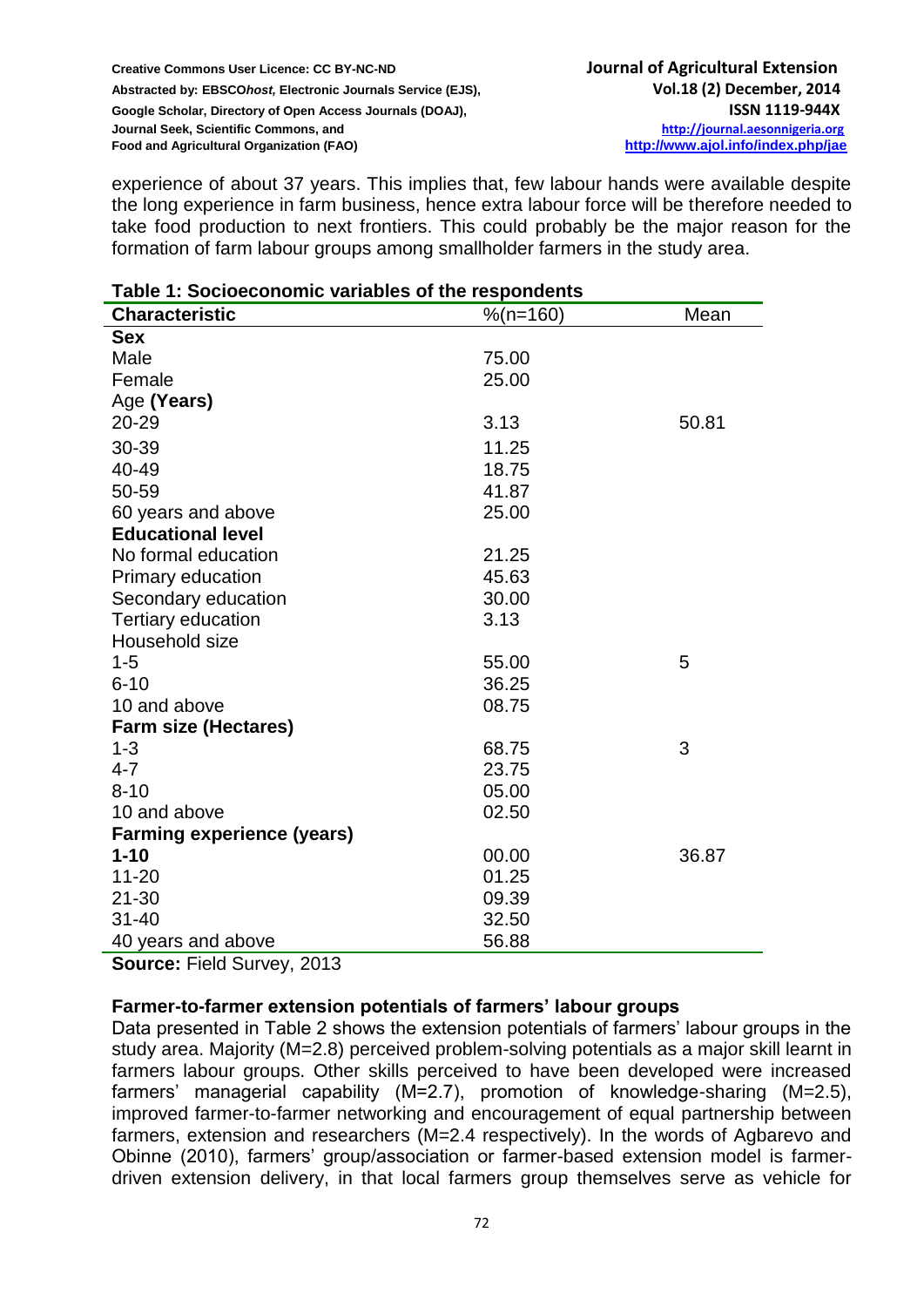knowledge sharing and diffusion of new ideas to members and the entire social system at large. The success of farmers' labour groups in most rural households could be attributed to their bottom-up philosophy which calls for involvement in decision making as against the formalized top-bottom approach of the Training and Visit (T & V) of government extension service delivery. Farmers in group influence each others' behaviour, new agricultural practices can be easily adopted as the extension system now becomes more of farmers-led and as such, farmers' needs and interest receive greater attention as greater freedom of decisions are accommodated (Neuchattel, 1999; Saliu and Ojandage,2008).

| Table 2: Mean distribution of respondents by perceived farmer-to-farmer extension |  |  |
|-----------------------------------------------------------------------------------|--|--|
| potentials of farmers' labour groups                                              |  |  |

| Potentialo of familions rapped groups                           |        |
|-----------------------------------------------------------------|--------|
| Perception                                                      | Mean   |
| Strengthen farmers' problem-solving                             | $2.8*$ |
| Participation in decision-making process                        | 1.6    |
| Increased farmers' managerial ability                           | $2.7*$ |
| Encourage equal partnership between farmers, extension and 2.4* |        |
| researchers                                                     |        |
| Improved farmer-to-farmer networking                            | $2.4*$ |
| Promotion of farmers' capacity to adapt and develop<br>farm     |        |
| technologies                                                    | 1.6    |
| Source: Field Survey, 2013<br>* To a great extent               |        |

## **Constraining factors to farmers' labour organization and productivity**

Several factors constrained the effective formation and productivity of farmers' labour groups in most rural settings of Nigeria. Some of these factors are shown in Table 3. Results in the table show that high poverty level of farmers (M=3.0), low extension contact and poor health status of farmers (M=2.7 respectively), rural-urban migration (M=2.6), low level of education and old age of farmers (M=2.2 respectively) and climate change (M=2.1). Corruption and ignorant about labour laws (M=1.5 respectively), and religious differences (M=1.4) do not constitute any threat to farmers' labour group formation and productivity. The Igala extract of Kogi state is known for peace and religious tolerance, hence the hatred the people have for religious crisis. Several publications and studies have shown details of the escalating poverty level in Nigeria between 1980 – 2009. According to National Poverty Eradication Programme (NAPEP) (2006), the average poverty incidence in Nigeria increased from 0.28 to 0.42 between 1980 and 1992 respectively, and by 1996, the situation worsened to an average of 0.66. This then implies that, out of every 100 Nigerians, 66 are living below the poverty line of \$1 per day. The poor health status vis a vis farmers' age and the out-migration of ablebodied men to the urban centers could portend great danger to the agricultural sector as farming is left to the aged who may not have the needed strength for mass food production. Hence the need to form labour group which is the sure way to have a steady labour hands in farmers' farms.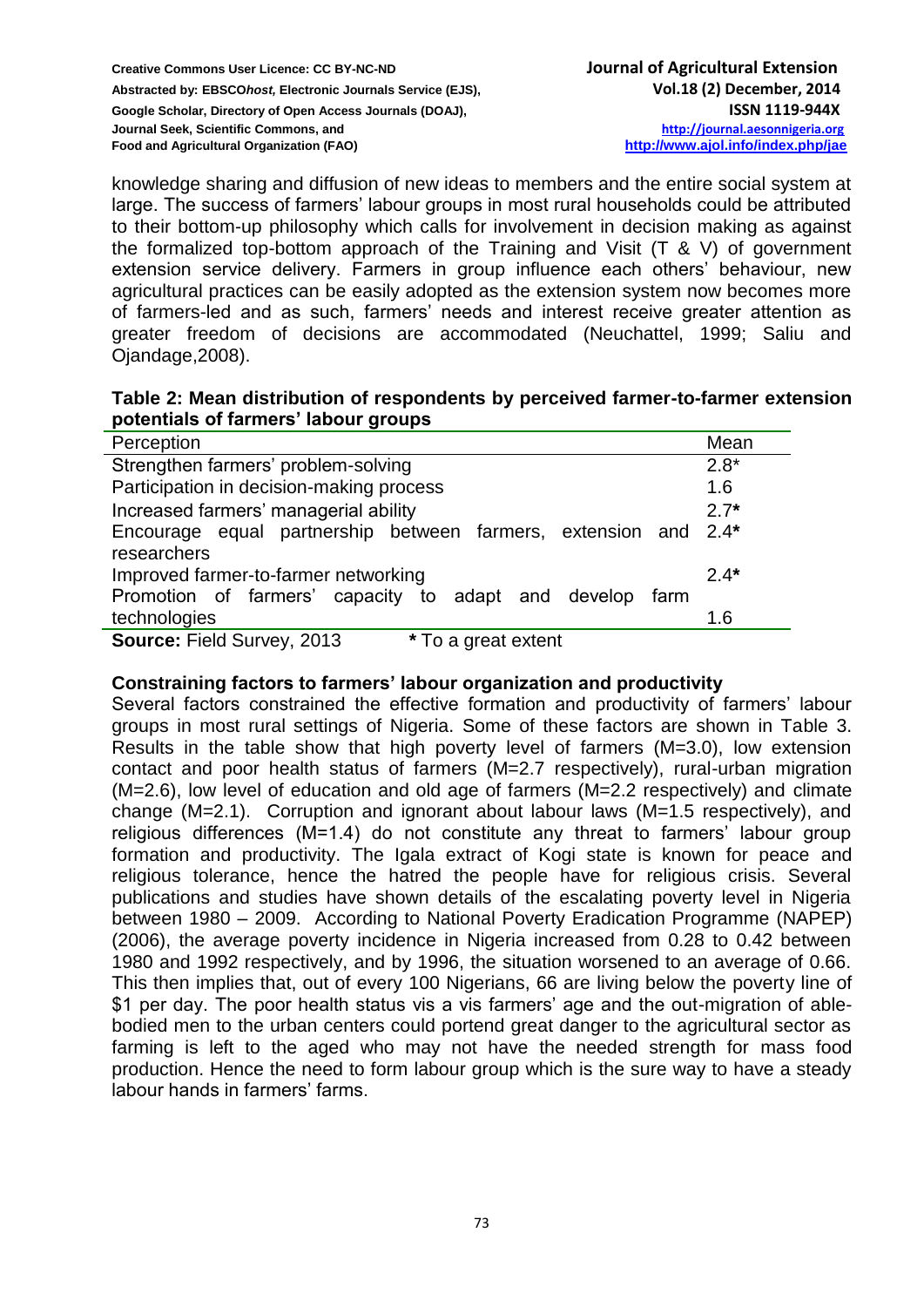| Table 3: Mean distribution of respondents by constraints to farmers' labour group |  |  |  |
|-----------------------------------------------------------------------------------|--|--|--|
| productivity                                                                      |  |  |  |

| <b>Constraint</b>                 |                       | <b>Mean</b>                |
|-----------------------------------|-----------------------|----------------------------|
| Lack of government support        |                       | 1.8                        |
| Internal crisis                   |                       | 1.7                        |
| Low level of education            |                       | $2.2*$                     |
| Low extension contact             |                       | $2.7*$                     |
| Poor health status of farmers     |                       | $2.7*$                     |
| Old age of farmers                |                       | $2.2*$                     |
| Corruption                        |                       | 1.5                        |
| Religious crisis/differences      |                       | 1.4                        |
| Rural-urban migration             |                       | $2.6*$                     |
| Climate change                    |                       | $2.1*$                     |
| High poverty level                |                       | $3.0**$                    |
| Exclusion from labour laws        |                       | 1.7                        |
| Ignorant about labour laws        |                       | 1.5                        |
| <b>Source: Field Survey, 2013</b> | * Serious constraints | **Very serious constraints |

## **Conclusion and Recommendation**

The need for economies of scale in food production by rural farmers is identified to be the major fulcrum for food security and economic transformation. To meet this objective, rural farmers form farmers' labour group to close the labour gap that was created by ruralurban migration and the fast ageing labour hands in most rural Nigeria. Aside providing labour, farmers in group fosters joint-problem solving and other social assistance. The need to uphold this arrangement in our rural areas is therefore apt to move food production to the next frontiers. This study therefore recommends the following:

- Government and policy makers should strengthen farmers' organization like farmers' labour groups to enable then contribute meaningfully to the nation's economy
- Rural farmers' opinions should be should be respected and co-opted in agricultural policies and programmes
- Government support services such as soft loans, inputs, extension, mass literacy etc. should be adequately provided to facilitate farmers' productivity, and
- Rural infrastructure should also be given greater attention to reduce rural-urban out migration.

# **References**

- Adejo, P. E.; Edoka, M. H. and Adejoh, S. O. (2012). Indigenous practices and the challenges of climate change among small-scale farmers in Dekina Local Government Area of Kogi State, Nigeria. *Proceedings of the 17th Annual National Conference of the Agricultural Extension Society of Nigeria (AESON), held at University of Nigeria, Nsukka,* 11-14th March, 2012, pp. 70-77.
- Adedzwa, D. K. (2006). Research-extension-farmer linkage. A paper presented at the workshop on University of Agriculture Makurdi operational research plan, May 11-12, 2006, pp. 1-15